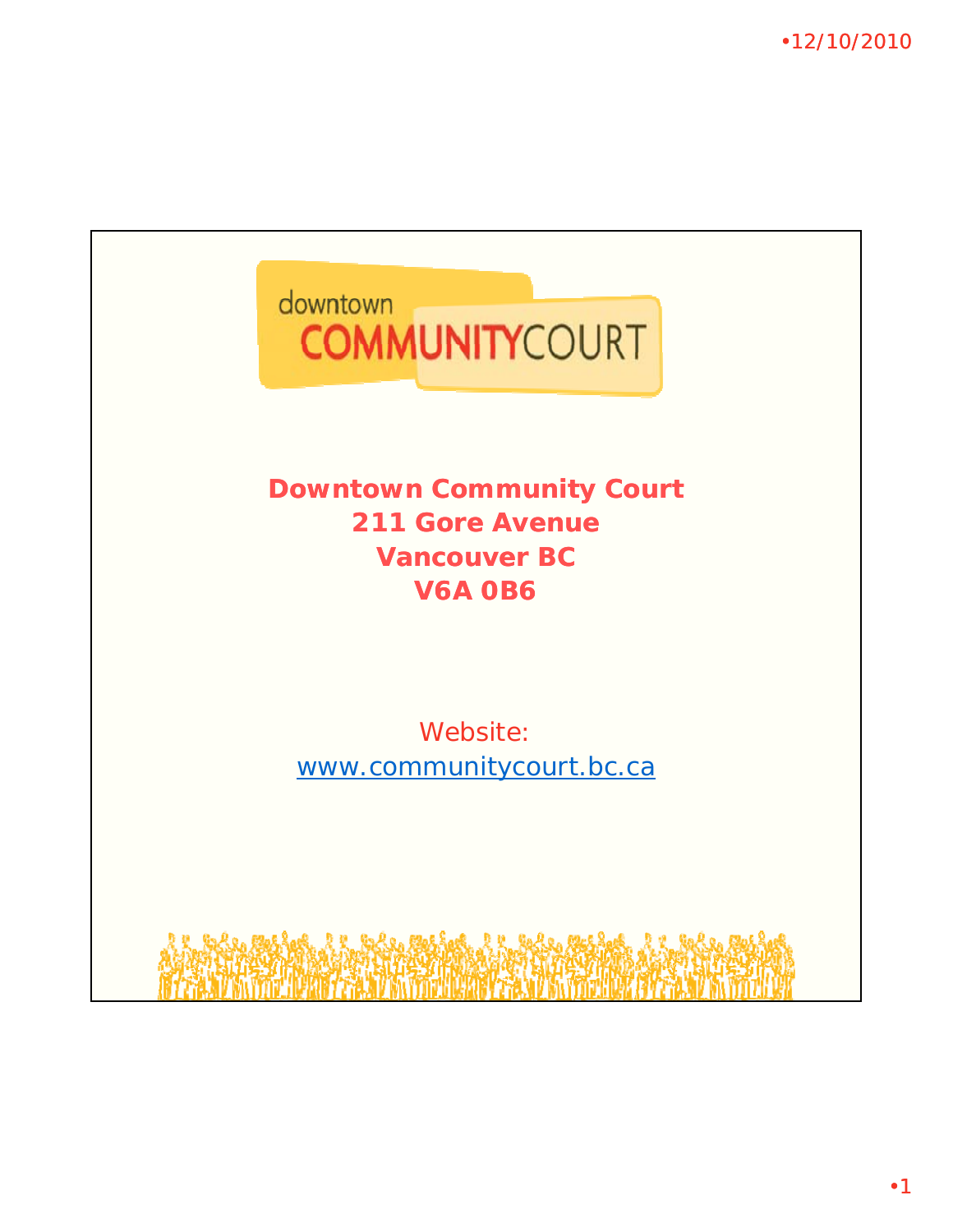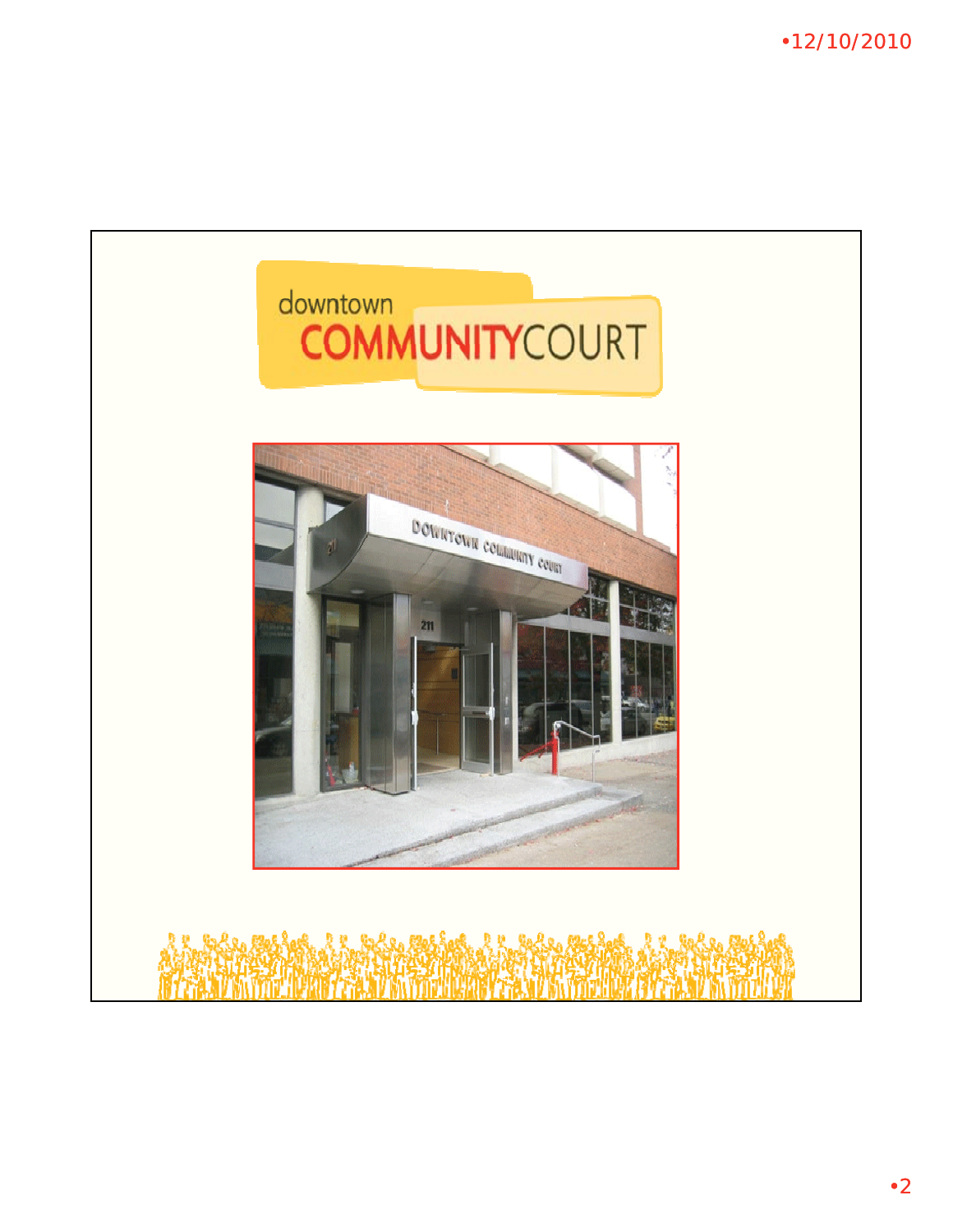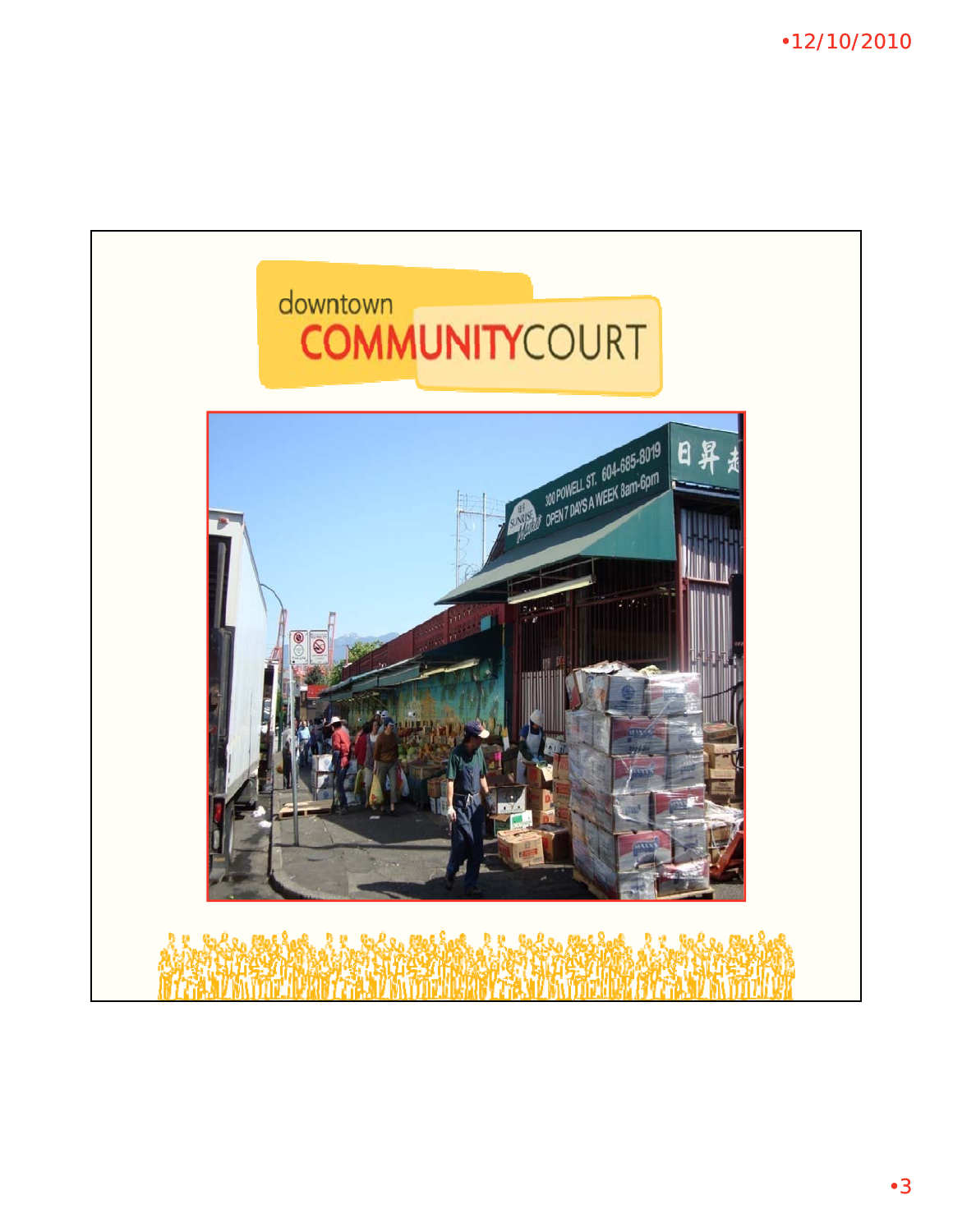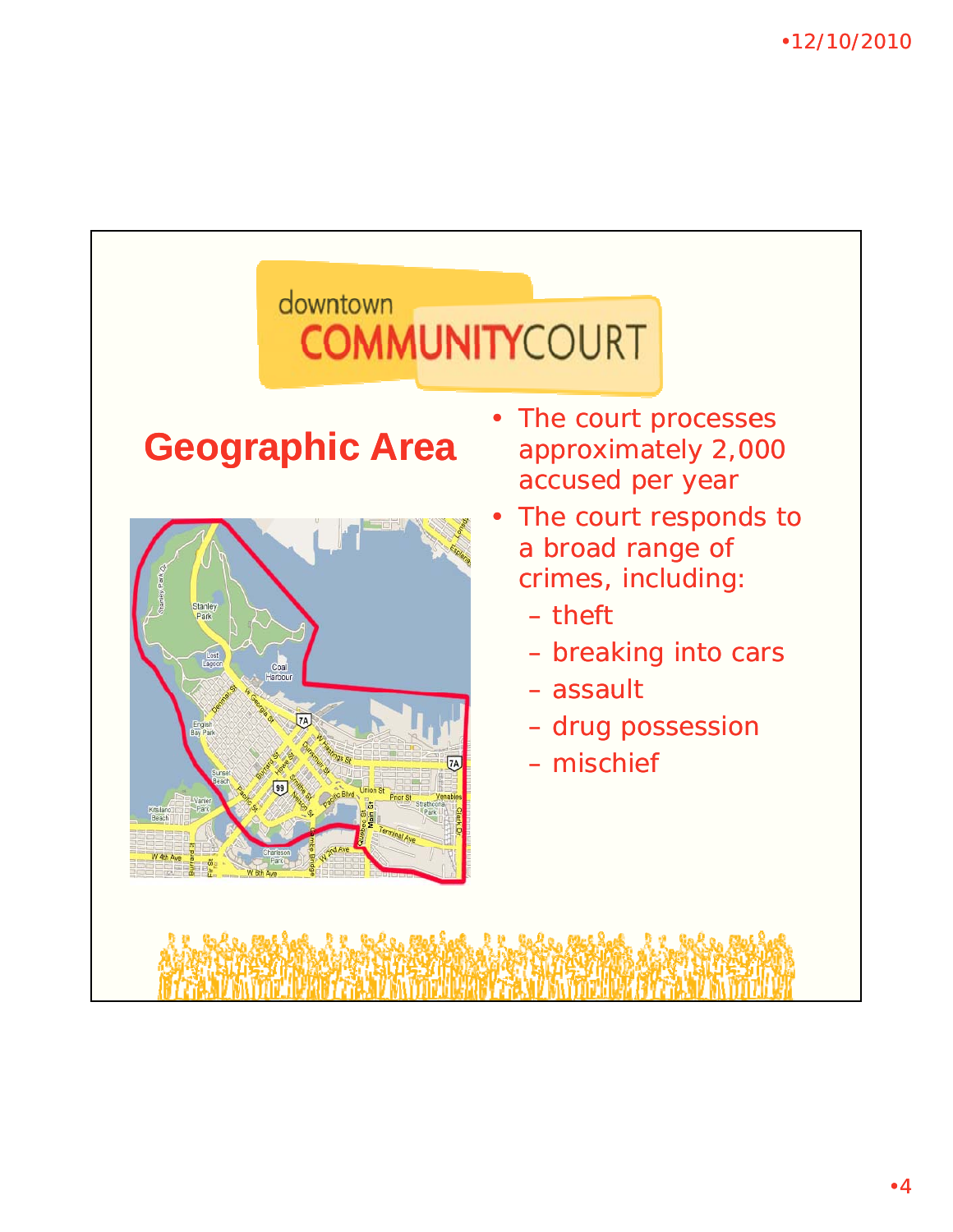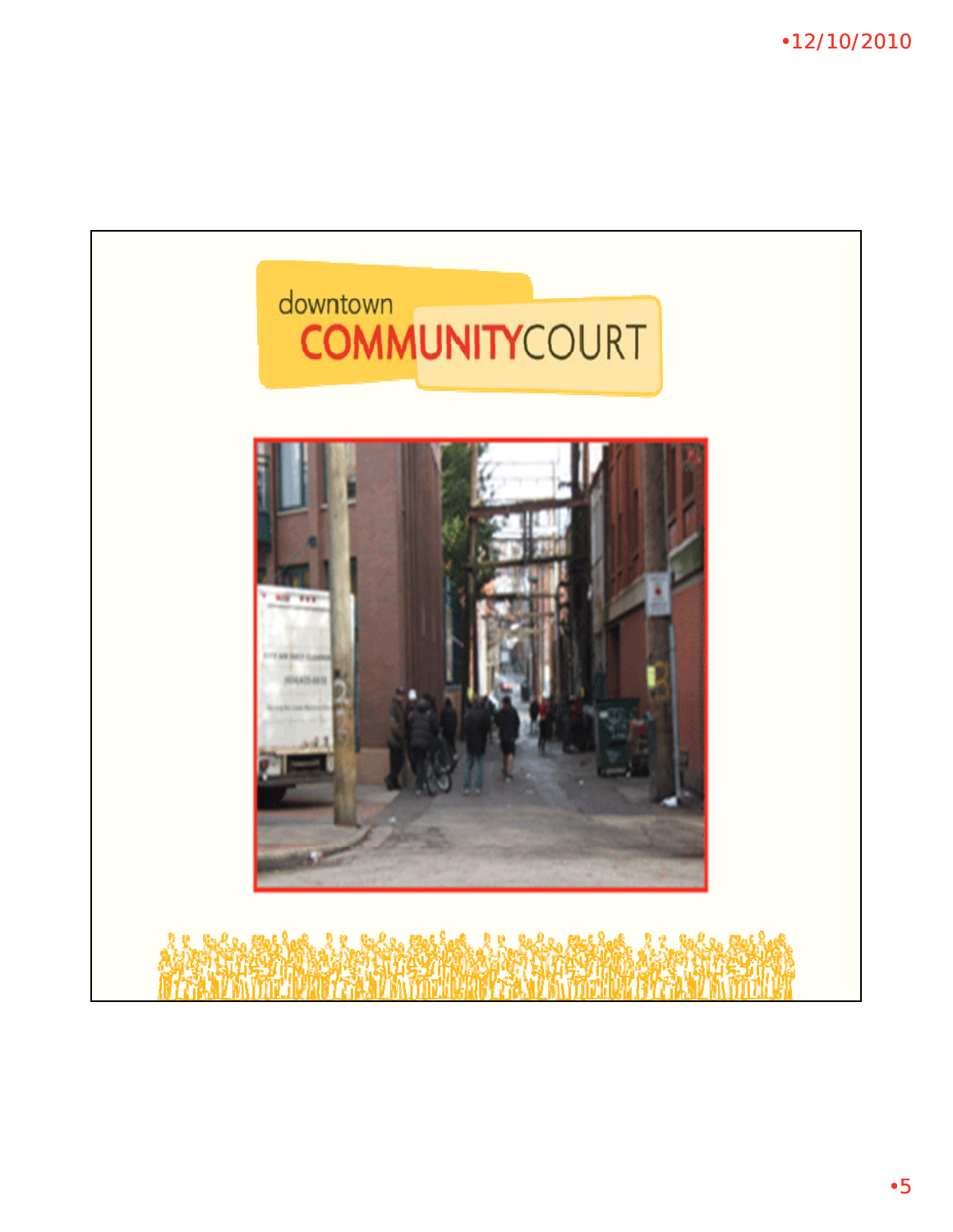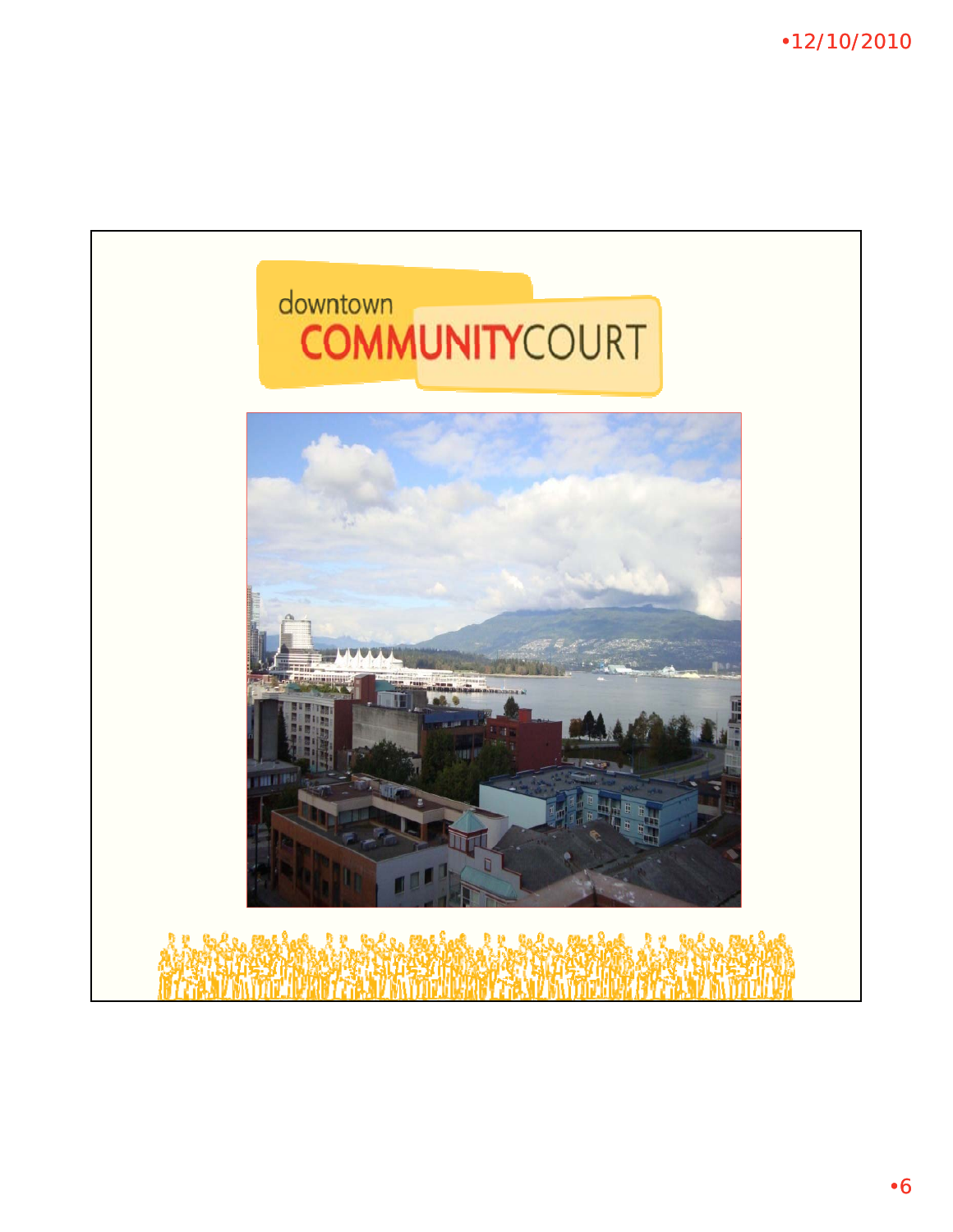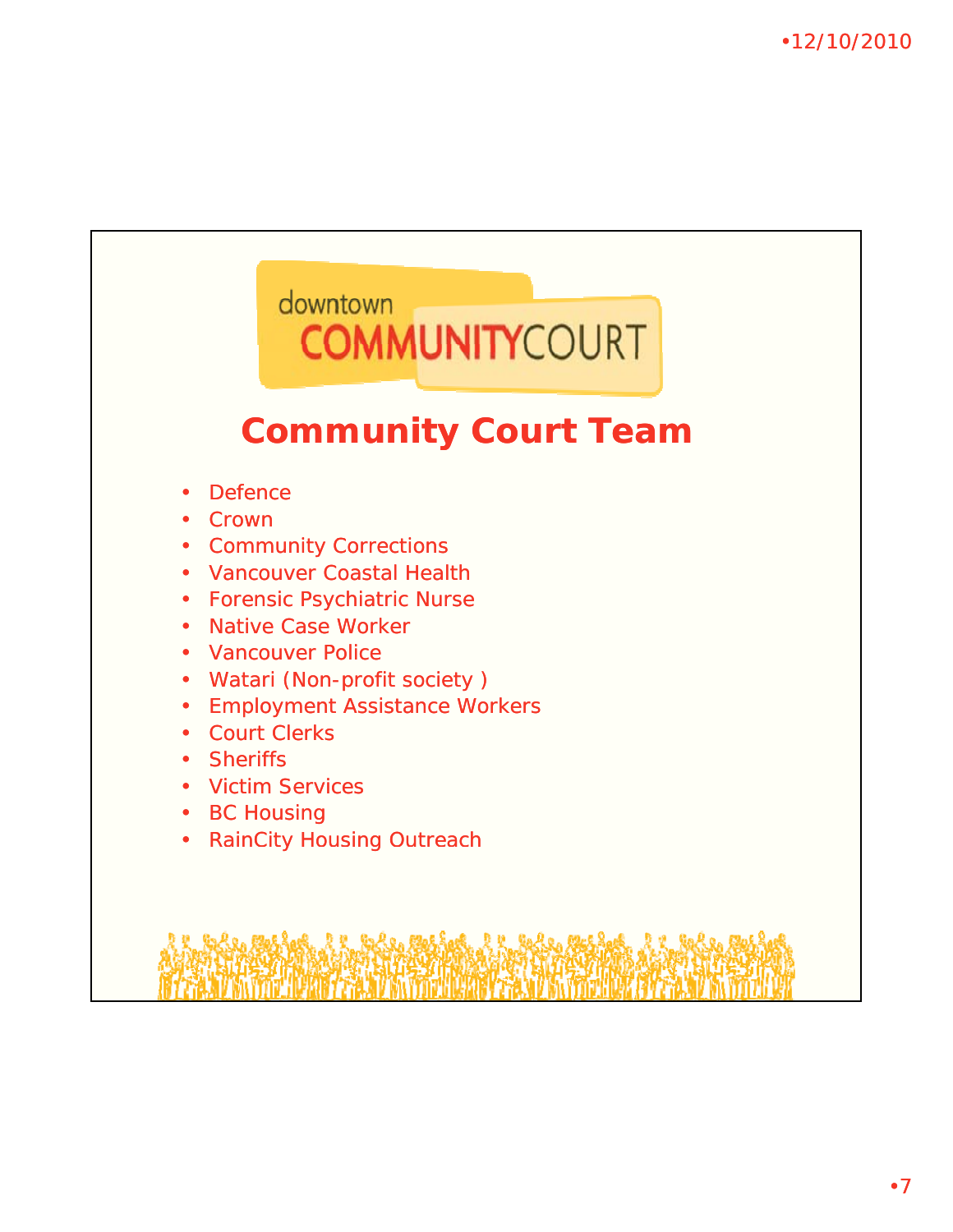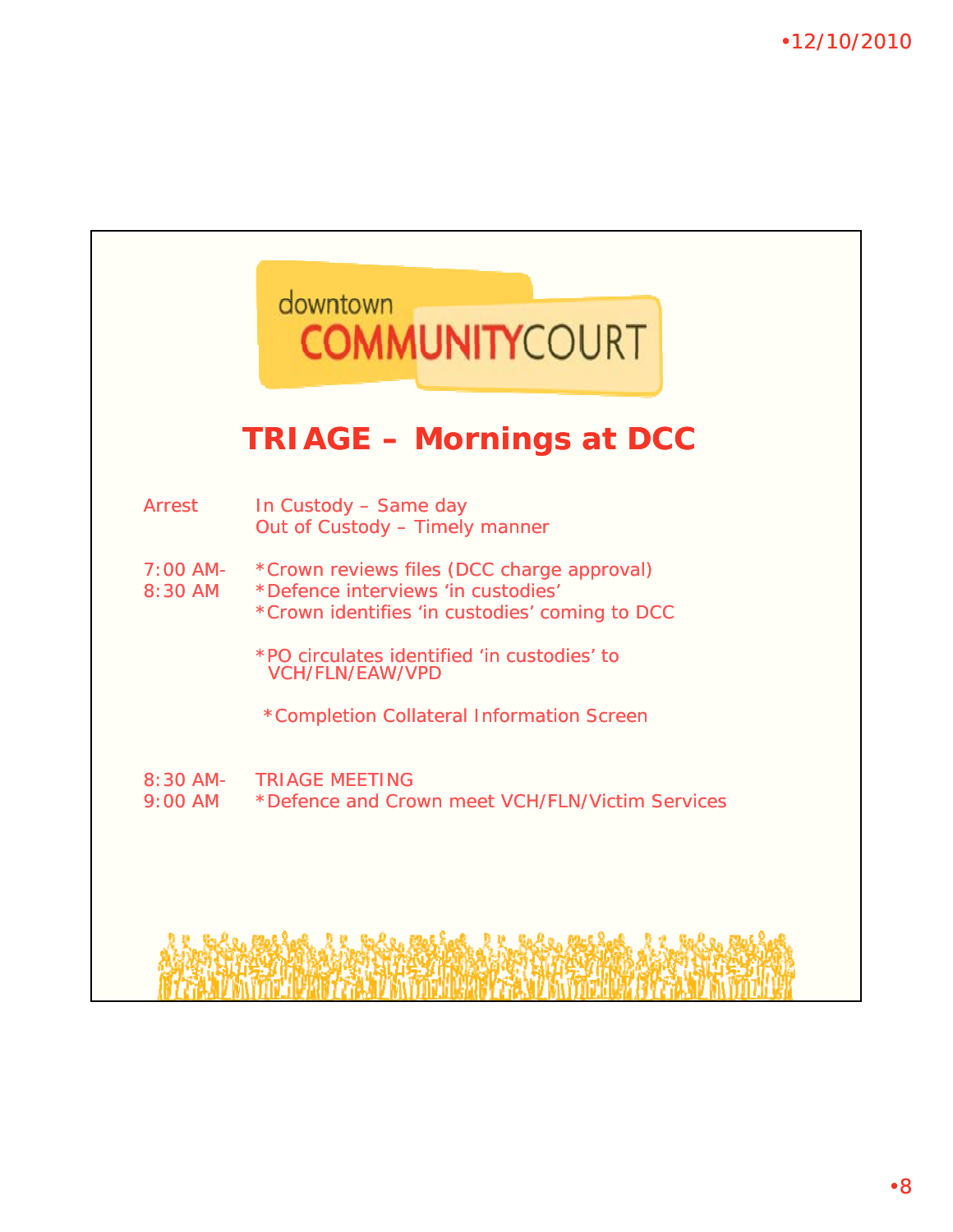| <b>COLLATERAL INFORMATION REPORT</b><br>Name: __________________________<br><b>MHSD</b>                                                                           | <b>COMMUNITYCOURT</b>                                                                                                                                                                                                                |
|-------------------------------------------------------------------------------------------------------------------------------------------------------------------|--------------------------------------------------------------------------------------------------------------------------------------------------------------------------------------------------------------------------------------|
|                                                                                                                                                                   |                                                                                                                                                                                                                                      |
|                                                                                                                                                                   |                                                                                                                                                                                                                                      |
|                                                                                                                                                                   |                                                                                                                                                                                                                                      |
|                                                                                                                                                                   |                                                                                                                                                                                                                                      |
|                                                                                                                                                                   |                                                                                                                                                                                                                                      |
|                                                                                                                                                                   |                                                                                                                                                                                                                                      |
|                                                                                                                                                                   | DOB:_____________                                                                                                                                                                                                                    |
| $\Box$ No history                                                                                                                                                 |                                                                                                                                                                                                                                      |
| $\Box$ I.A. $\Box$ PPMB $\Box$ PWD                                                                                                                                | CORRECTIONS CS:                                                                                                                                                                                                                      |
| $\Box$ Address                                                                                                                                                    | $\Box$ No history $\Box$ Inactive                                                                                                                                                                                                    |
| $\begin{tabular}{ c c c c } \hline \quad & \quad & \quad & \quad & \quad & \quad \\ \hline \quad & \quad & \quad & \quad & \quad & \quad \\ \hline \end{tabular}$ | Active Court Team or other                                                                                                                                                                                                           |
|                                                                                                                                                                   | <b>Bail</b> Bail <b>Bail Bail Bail Bail Bail Bail Bail Bail Bail Bail Bail Bail Bail Bail Bail Bail Bail Bail Bail Bail Bail Bail Bail Bail Bail Bail Bail Bail Bail Bail</b>                                                        |
|                                                                                                                                                                   | $\Box$ Pro $\Box$                                                                                                                                                                                                                    |
|                                                                                                                                                                   | $\Box$ CSO $\Box$ CSO $\Box$                                                                                                                                                                                                         |
|                                                                                                                                                                   | Last breach <b>Executive Contract Contract Contract Contract Contract Contract Contract Contract Contract Contract Contract Contract Contract Contract Contract Contract Contract Contract Contract Contract Contract Contract C</b> |
| <b>VCH</b>                                                                                                                                                        | Comments: Commercial Comments:                                                                                                                                                                                                       |
| $\Box$ No history                                                                                                                                                 |                                                                                                                                                                                                                                      |
| $\square$ URT $\square$                                                                                                                                           |                                                                                                                                                                                                                                      |
| Mental Health Care Teams                                                                                                                                          |                                                                                                                                                                                                                                      |
| Detox (last admission) _____________________                                                                                                                      |                                                                                                                                                                                                                                      |
|                                                                                                                                                                   |                                                                                                                                                                                                                                      |
| Addiction Counselling _______________<br>□ MPA                                                                                                                    |                                                                                                                                                                                                                                      |
| П ВСМНА                                                                                                                                                           |                                                                                                                                                                                                                                      |
|                                                                                                                                                                   | Aboriginal                                                                                                                                                                                                                           |
|                                                                                                                                                                   | <b>FORENSIC</b>                                                                                                                                                                                                                      |
| <u> 1989 - Johann John Stone, mars et al. (</u>                                                                                                                   | No history                                                                                                                                                                                                                           |
|                                                                                                                                                                   |                                                                                                                                                                                                                                      |
|                                                                                                                                                                   | $\Box$ Outpatient                                                                                                                                                                                                                    |
|                                                                                                                                                                   | □ Last Contact <u>__________________________</u>                                                                                                                                                                                     |
| <b>VPD</b>                                                                                                                                                        |                                                                                                                                                                                                                                      |
| □ No history □ Chronic Offender                                                                                                                                   |                                                                                                                                                                                                                                      |
|                                                                                                                                                                   |                                                                                                                                                                                                                                      |
|                                                                                                                                                                   |                                                                                                                                                                                                                                      |
|                                                                                                                                                                   |                                                                                                                                                                                                                                      |
|                                                                                                                                                                   |                                                                                                                                                                                                                                      |
|                                                                                                                                                                   |                                                                                                                                                                                                                                      |
|                                                                                                                                                                   |                                                                                                                                                                                                                                      |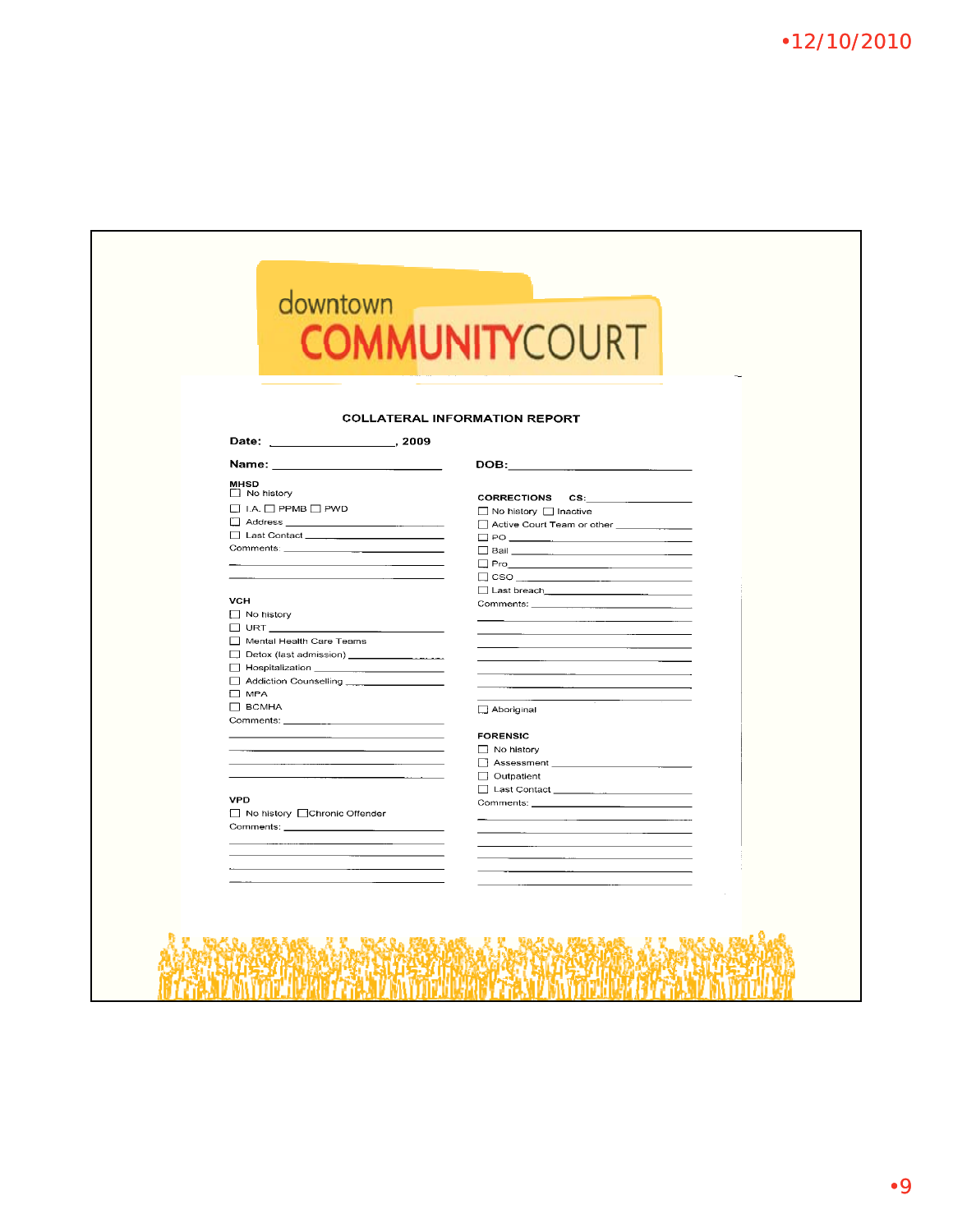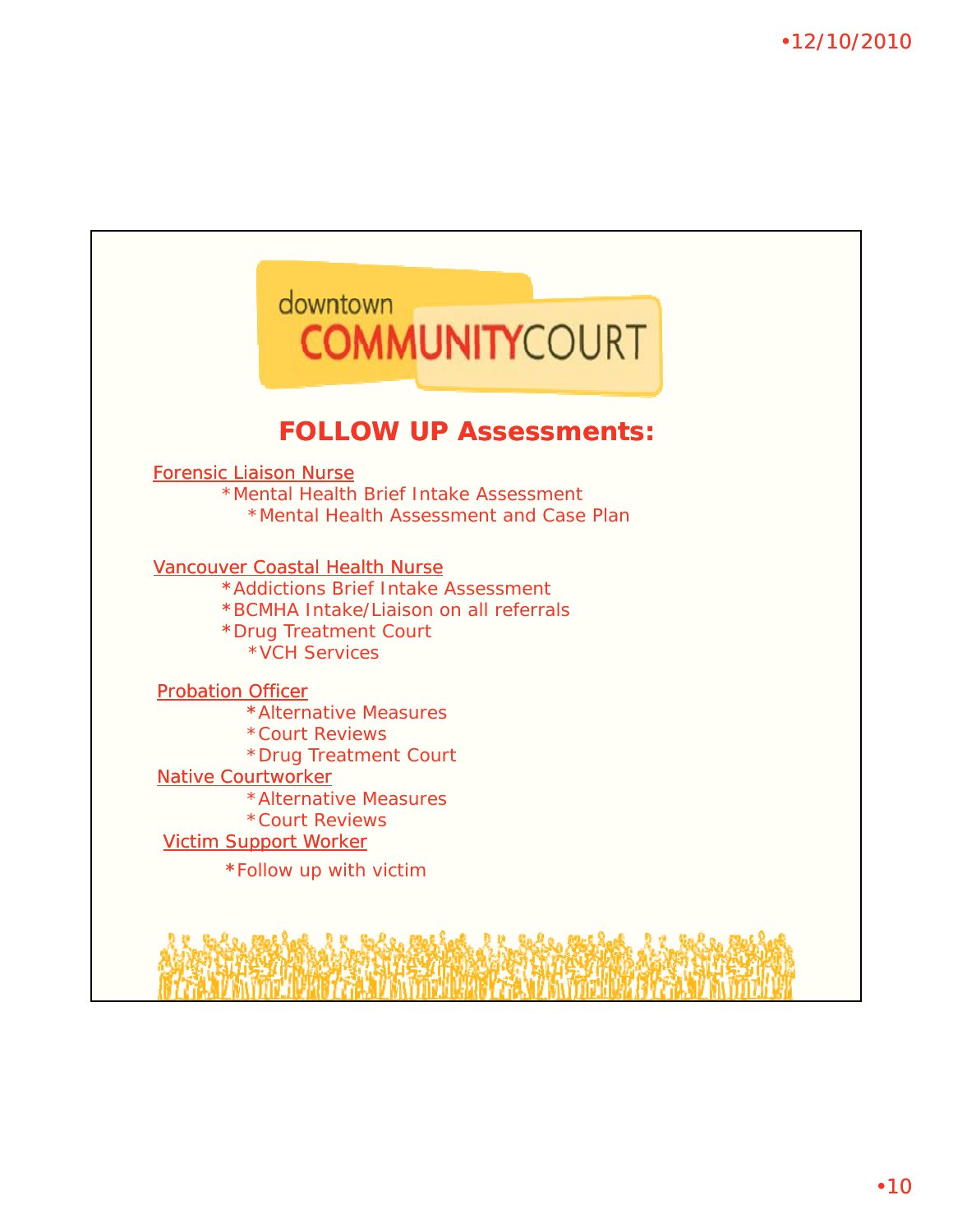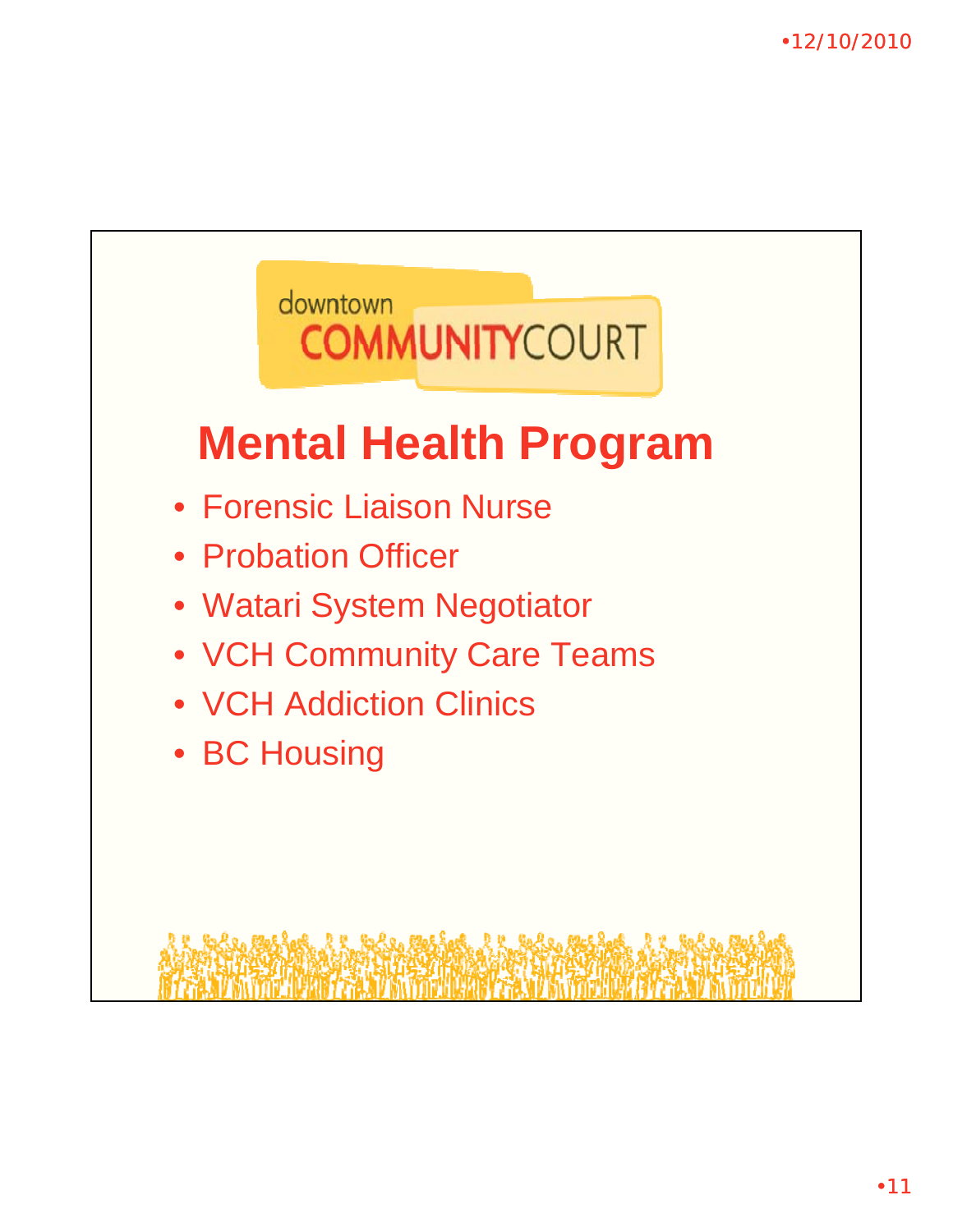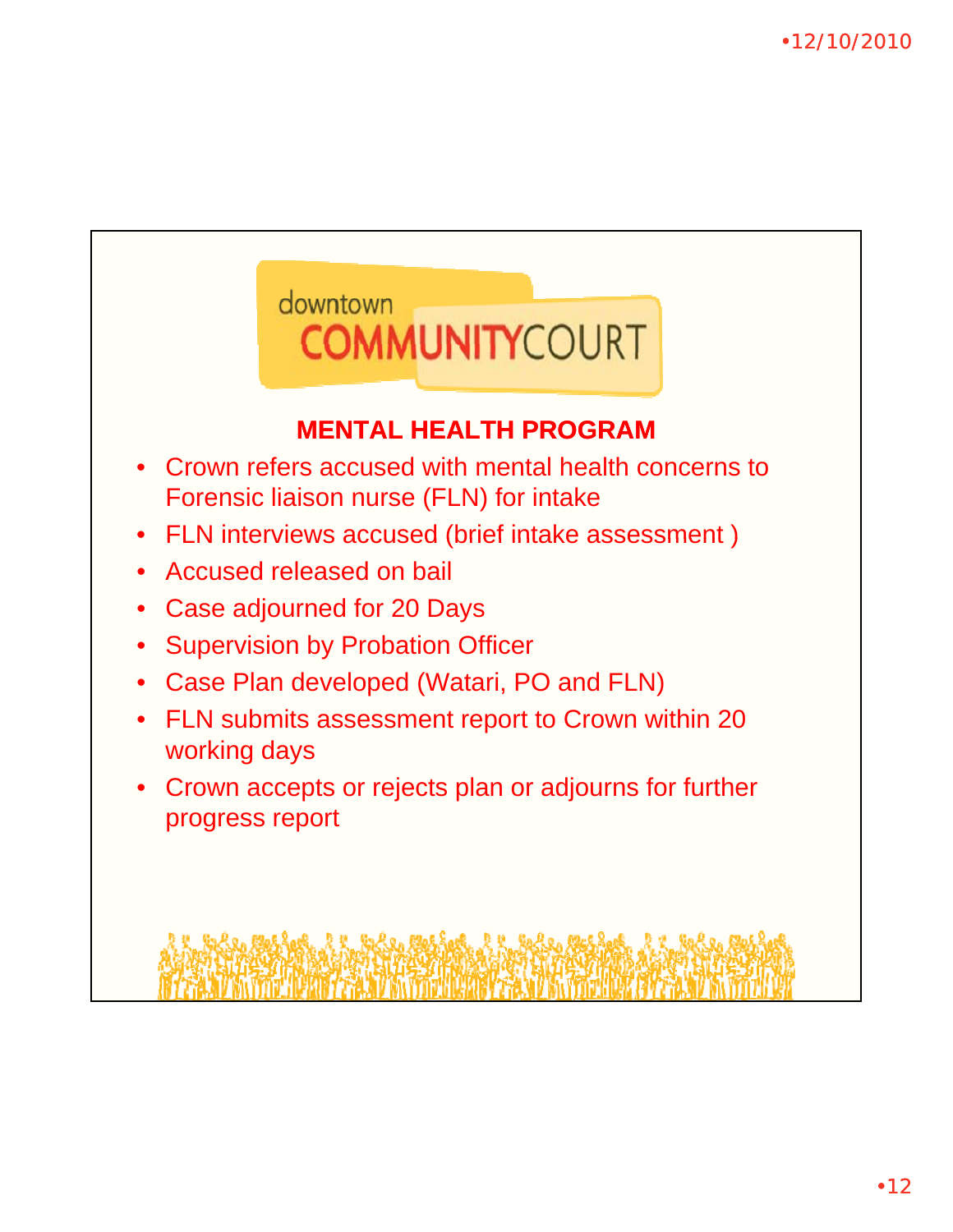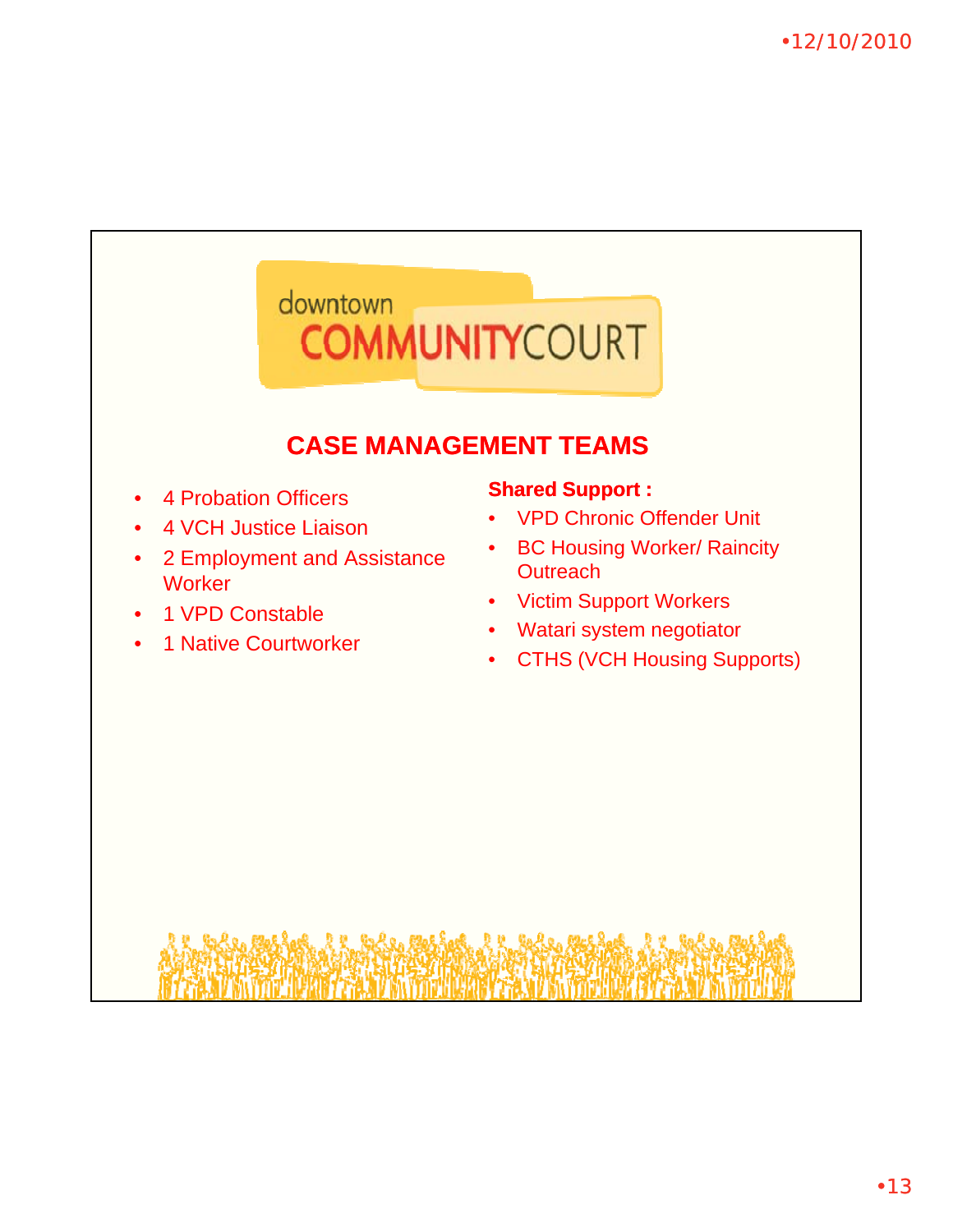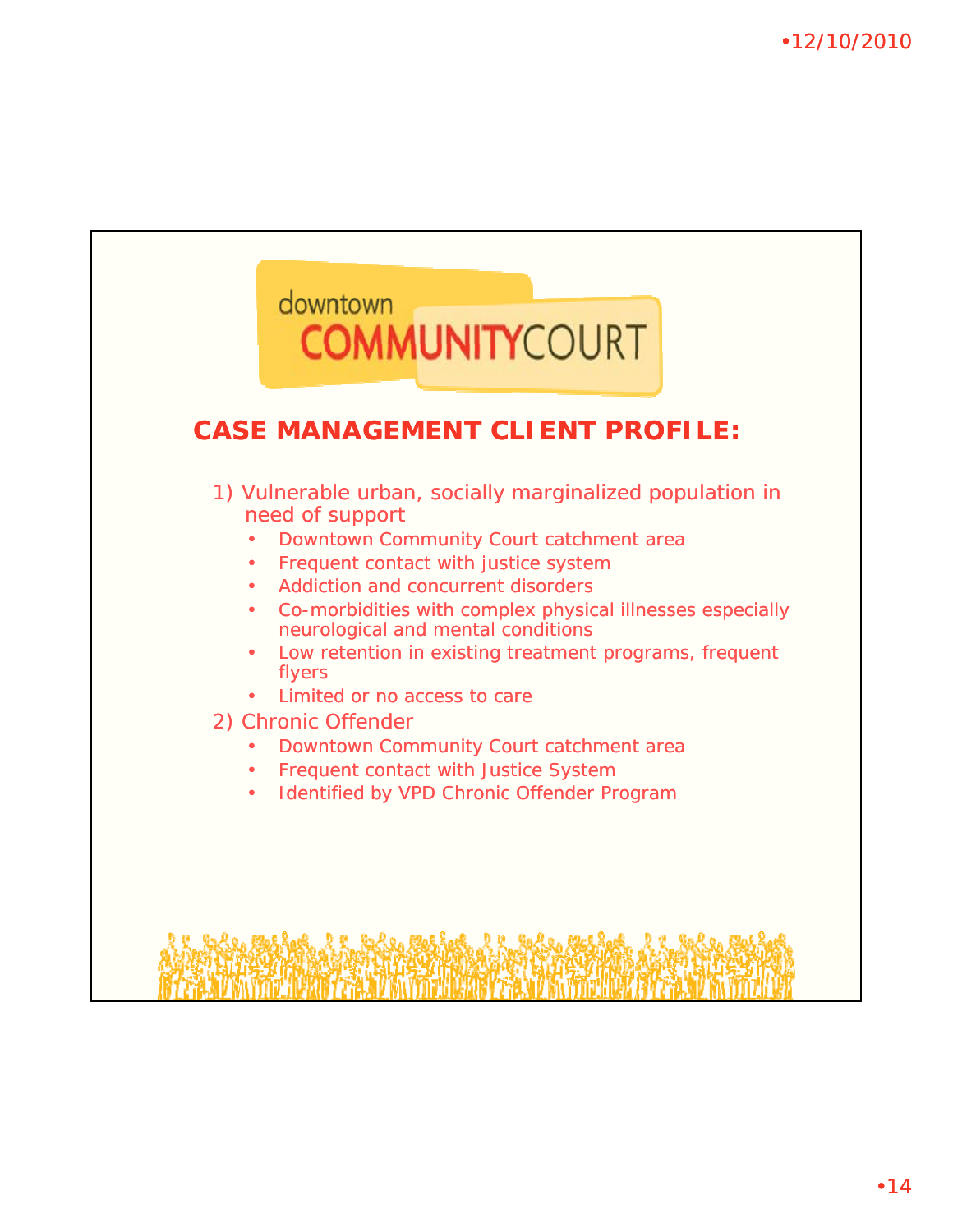|                                                                   | Sept. 2008 - July 2010 |  |
|-------------------------------------------------------------------|------------------------|--|
| # of new individuals who<br>appeared in DCC                       | 3,760                  |  |
| # of court cases resolved in DCC                                  | 5,360                  |  |
| # of individuals who resolved one<br>(or more) court cases in DCC | 2,430                  |  |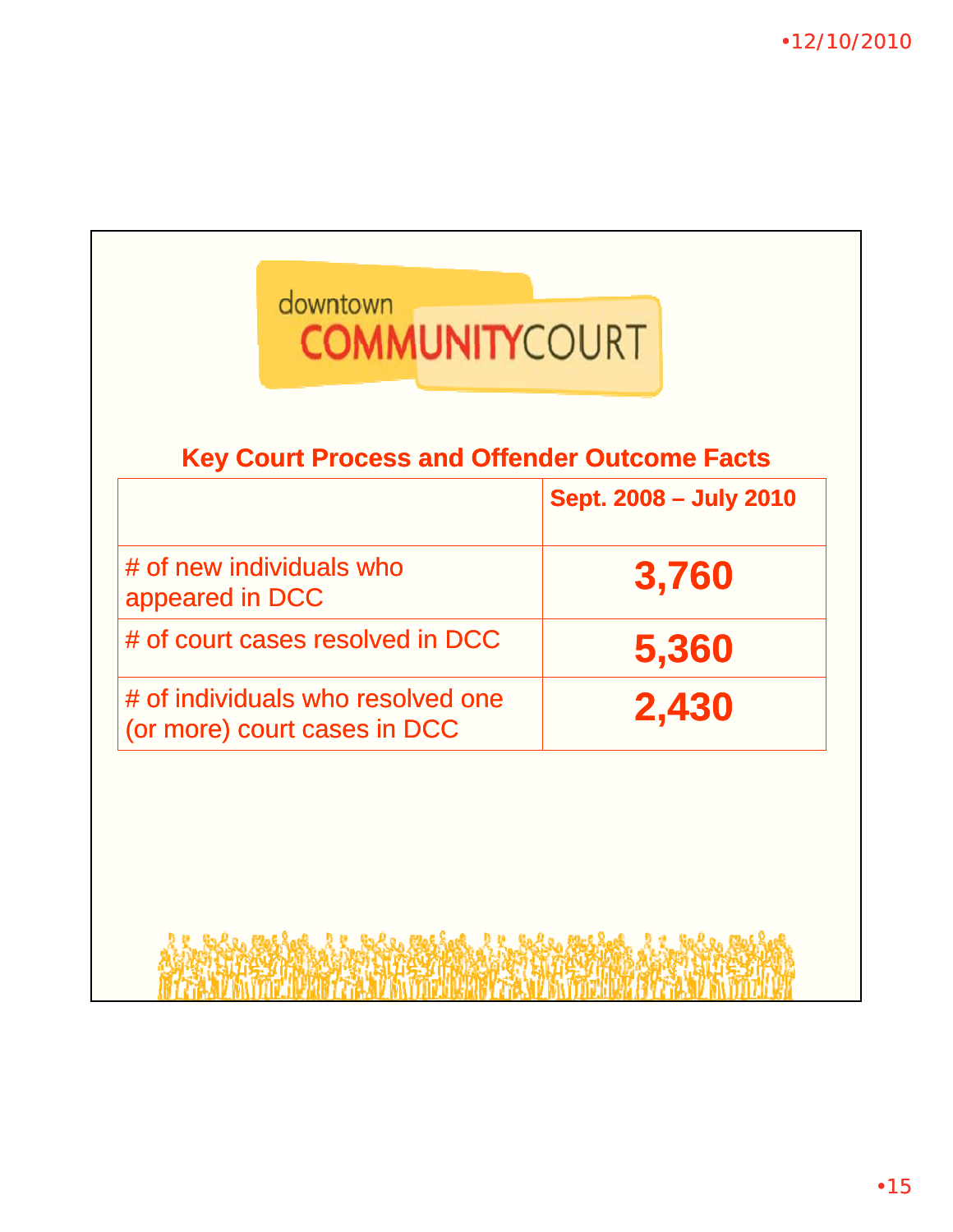## downtown<br> **COMMUNITY**COURT

## **Key Court Process and Offender Outcome Facts**

| # of new individuals who<br>appeared in DCC<br># who attended DCC Programs<br># who attended VCH information | 2,703<br>1,272 |  |  |
|--------------------------------------------------------------------------------------------------------------|----------------|--|--|
|                                                                                                              |                |  |  |
|                                                                                                              |                |  |  |
| sessions                                                                                                     | 378            |  |  |
| # mental health reports (Forensic)                                                                           | 197            |  |  |
| # needs assessments (VCH community<br>nurse)                                                                 | 206            |  |  |
| # of individuals who received shelter<br>housing                                                             | 190            |  |  |
| <b>Community service hours</b>                                                                               | 7,911          |  |  |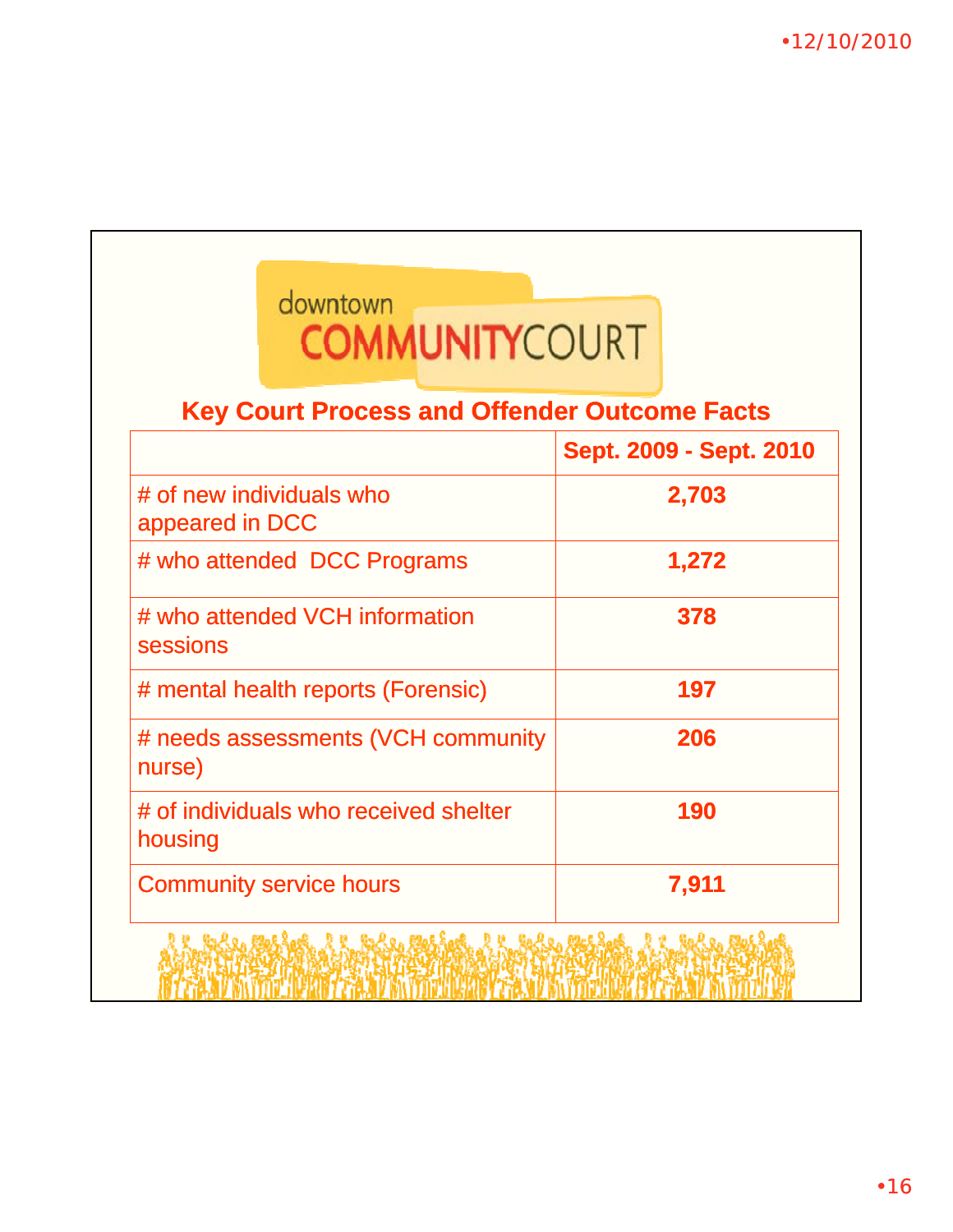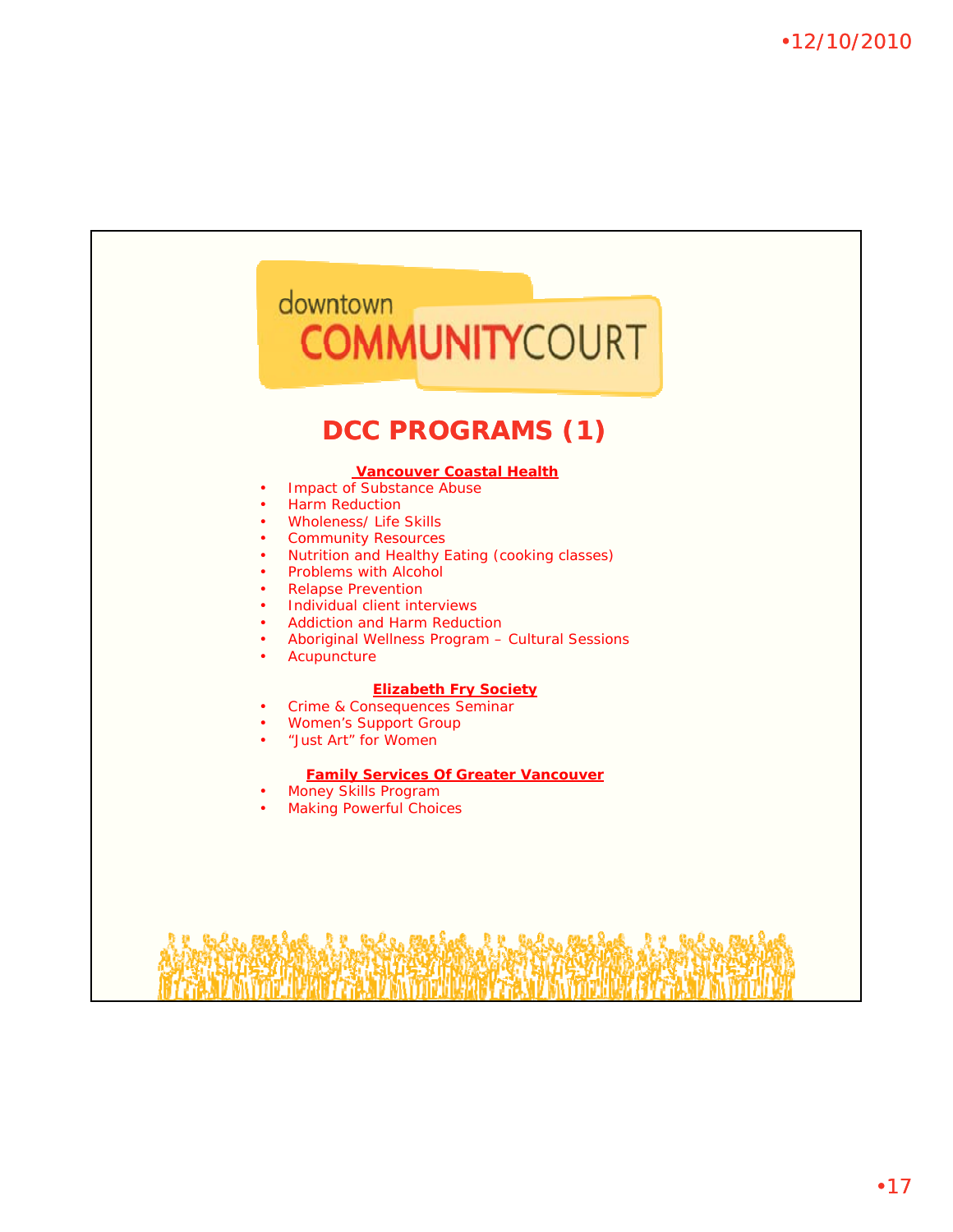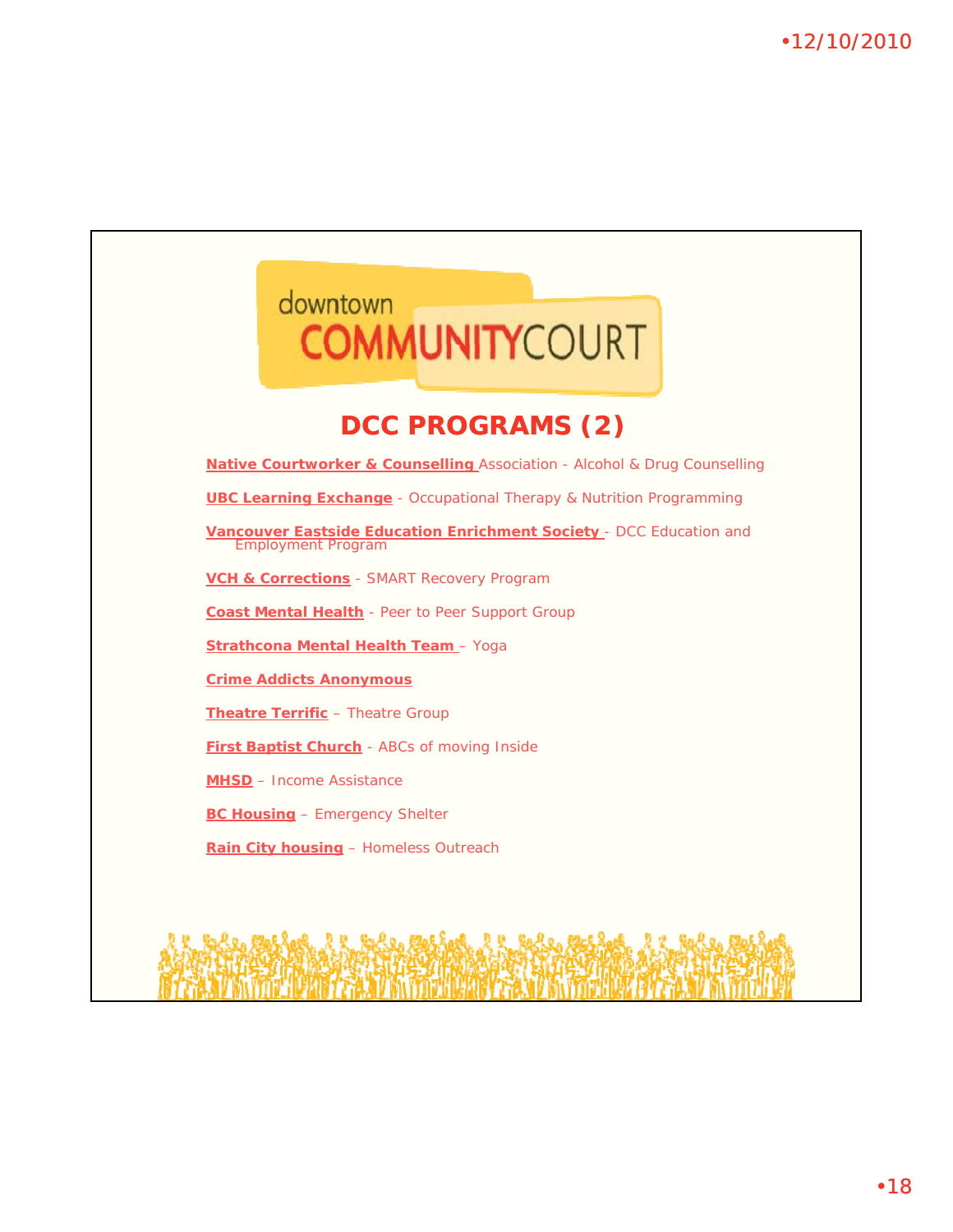## downtown **COMMUNITY**COURT

## **DOWNTOWN COMMUNITY COURT PROGRAMS SEPTEMBER 2010**

| Monday                                                                                                                                                                | <b>Tuesday</b>                                                                                    | Wednesdav                                                                                                                                                                                                                                         | <b>Thursday</b>                                                                                                       | Friday                                                                                                 |
|-----------------------------------------------------------------------------------------------------------------------------------------------------------------------|---------------------------------------------------------------------------------------------------|---------------------------------------------------------------------------------------------------------------------------------------------------------------------------------------------------------------------------------------------------|-----------------------------------------------------------------------------------------------------------------------|--------------------------------------------------------------------------------------------------------|
|                                                                                                                                                                       |                                                                                                   | 10:30 Elizabeth Fry - Women's Support<br>Program/Shoplifters Program for Women<br>RM#2<br>11:00 Native Court Workers - Alcohol<br>And Drug Counselling RM#1<br>1:30 - SMART RM#3                                                                  | 1:00 Aboriginal Wellness<br>Program RM#1<br>1-4:00 VEEES<br>1:00 Crime Addicts Anonymous<br>RM#3                      | 10:30 Harm Reduction RM# 3<br>1:30 SMART RM#3<br>$2:00-5:00$ Acupuncture RM#1                          |
| l6<br><b>HOLIDAY</b>                                                                                                                                                  | 1-4:00 Acupuncture RM#1<br>1:30 - SMART RM#3                                                      | 8<br>10:30 Elizabeth Fry - Women's Support<br>Program/Shoplifters Program for Women<br>RM#2<br>11:00 Native Court Workers - Alcohol<br>And Drug Counselling RM#1<br>1:30 - SMART RM#3                                                             | l٥<br>10:30 Healthy Eating RM#1<br>1-4:00 VEEES<br>1:00 Crime Addicts Anonymous<br>RM#3<br>1:00-4:00 Acupuncture RM#1 | 10<br>10:30 Problems with Alcohol<br>(Women Only) RM#3<br>1:30 SMART RM#3                              |
| 13<br>$9:00-12:00$ Individual<br><b>Client Interviews RM#2</b><br>$1 - 3:00$ Individual<br><b>Client Interviews RM#2</b>                                              | 14<br>10:30 Impact of Substance<br>Abuse RM#3<br>1-4:00 Acupuncture RM#1<br>1:30 - SMART RM#3     | 15<br>10:30 Elizabeth Fry - Women's Support<br>Program/Shoplifters Program for Women<br>RM#2<br>11:00 Native Court Workers - Alcohol<br>And Drug Counselling RM#1<br>$1:30 - SMART RM#3$                                                          | 16<br>1:00 Crime Addicts Anonymous<br>RM#3<br>1-4:00 VEEES<br>10:30 Peer to Peer RM#1<br>2:00-4:00 Acupuncture RM#1   | 17<br>10:30 Relapse Prevention RM# 3<br>1:30 SMART RM#3                                                |
| 20                                                                                                                                                                    | 21<br>10:30 Community Resources<br>RM#3<br>1:30 - SMART RM#3                                      | 22<br>10:30-1 Money Skills (2 day class 1st of 2<br>classes)<br>10:30 Elizabeth Fry - Women's Support<br>Program/Shoplifters Program for Women<br>RM#2<br>$1:30 - SMART RM#3$<br>*Cheque Issue*                                                   | 23<br>10:30-1 Money Skills $(2nd$ of 2<br>classes)<br>1:00 Crime Addicts Anonymous<br>RM#3<br>1-4:00 VEEES            | 24<br>9:30-11:30 ABC's of Leaving the<br>Streets RM#1<br>1:30 SMART RM#3<br>2:00-5:00 Acupuncture RM#1 |
| 27<br>9:00-12:00 Individual<br><b>Client Interviews RM#2</b><br>$11 - 1:00$ Connecting<br>With Culture RM#1<br>$1 - 3:00$ Individual<br><b>Client Interviews RM#2</b> | 28<br>10:30 Emotional Well Being<br><b>RM#3</b><br>1-4:00 Acupuncture RM#1<br>$1:30 - SMART RMH3$ | 29<br>10:30 Elizabeth Fry - Women's Support<br>Program/Shoplifters Program for Women<br>RM#2<br>11:00 Native Court Workers - Alcohol<br>And Drug Counselling RM#1<br>$1:30 - SMART RM#3$<br>12:00 Elizabeth Fry-Crime and<br>Consequences<br>RM#2 | 30<br>10:30 Nutrition RM#1<br>1:00 Crime Addicts Anonymous<br>RM#3<br>1-4:00 VEEES<br>1:00-4:00 Acupuncture RM#1      |                                                                                                        |

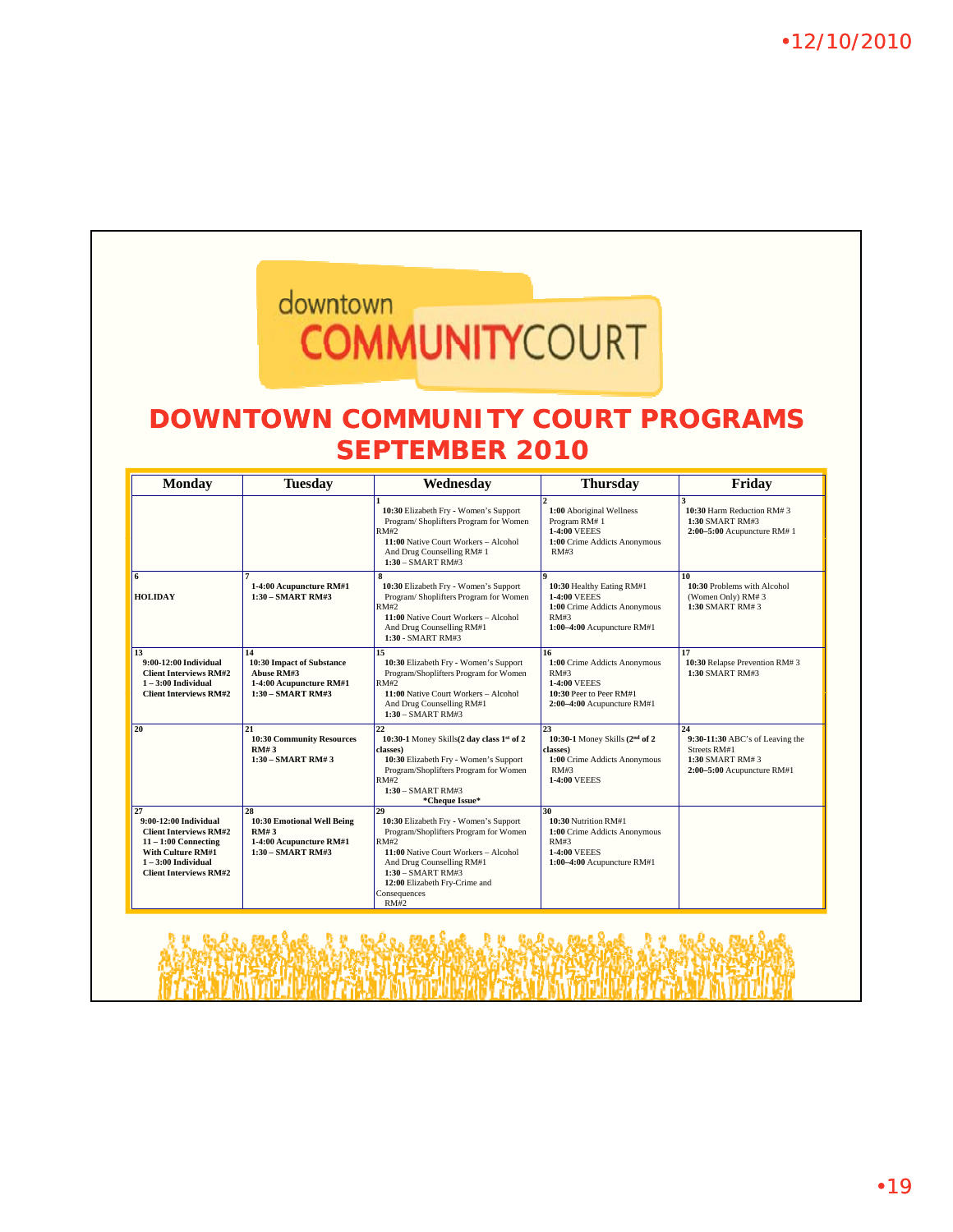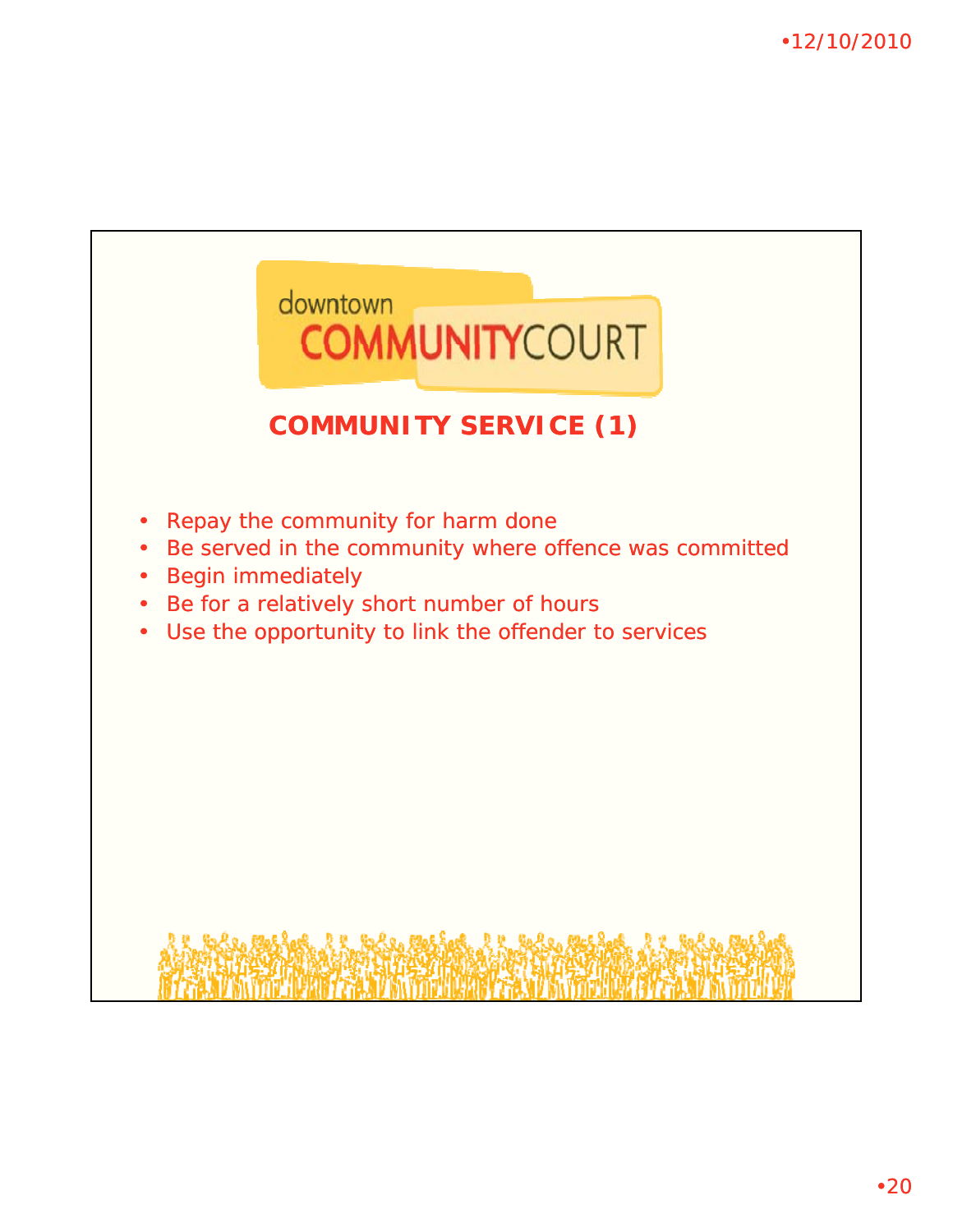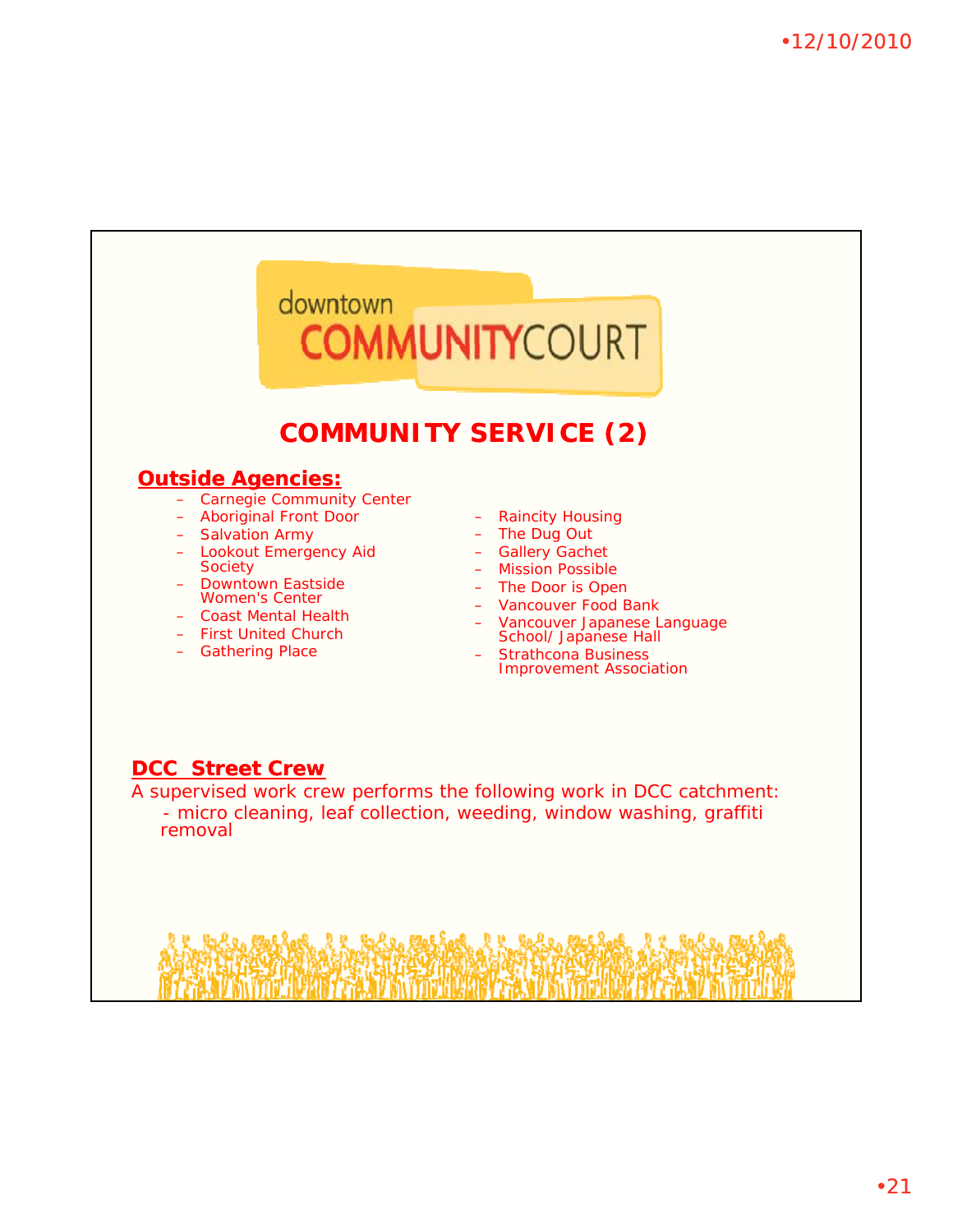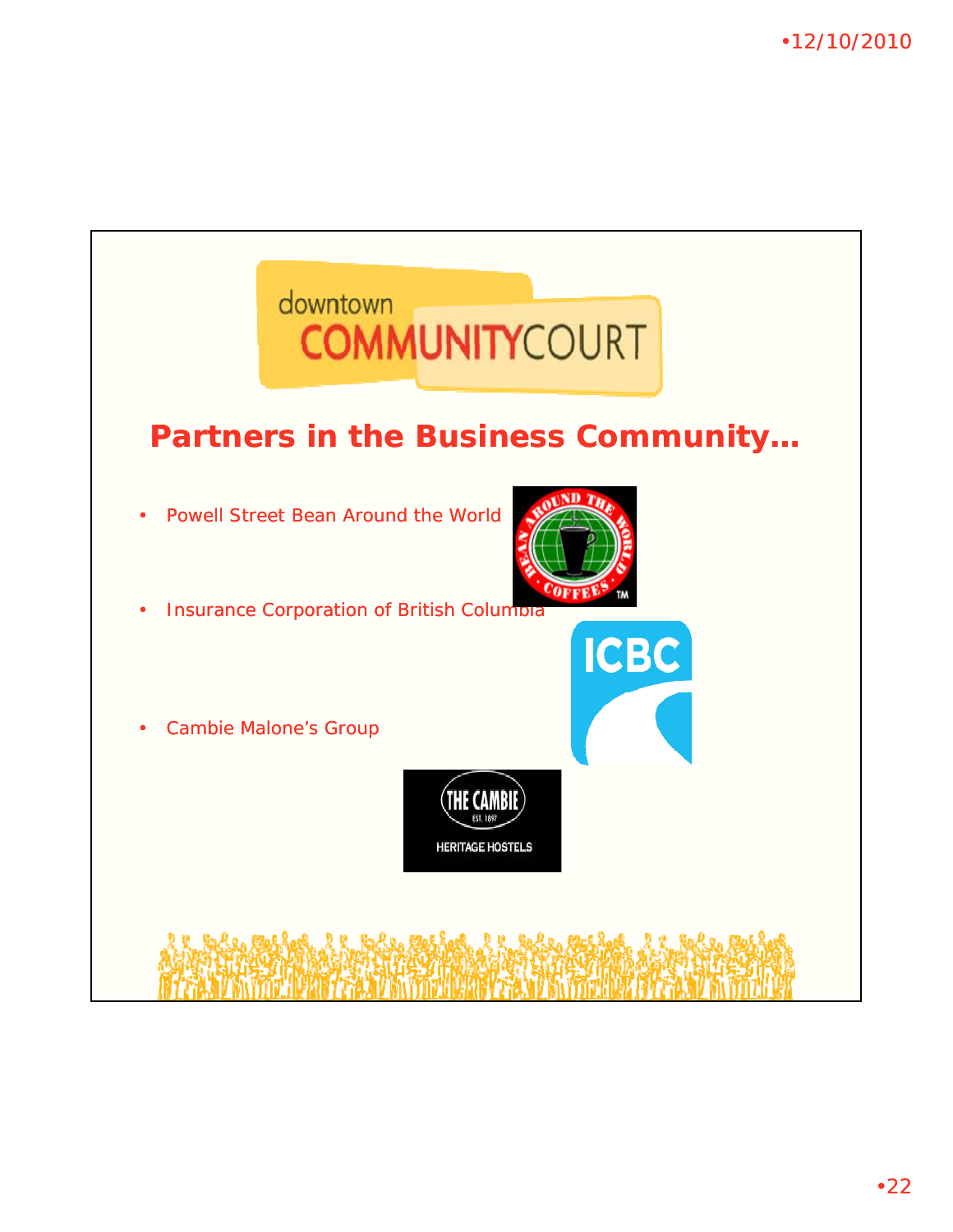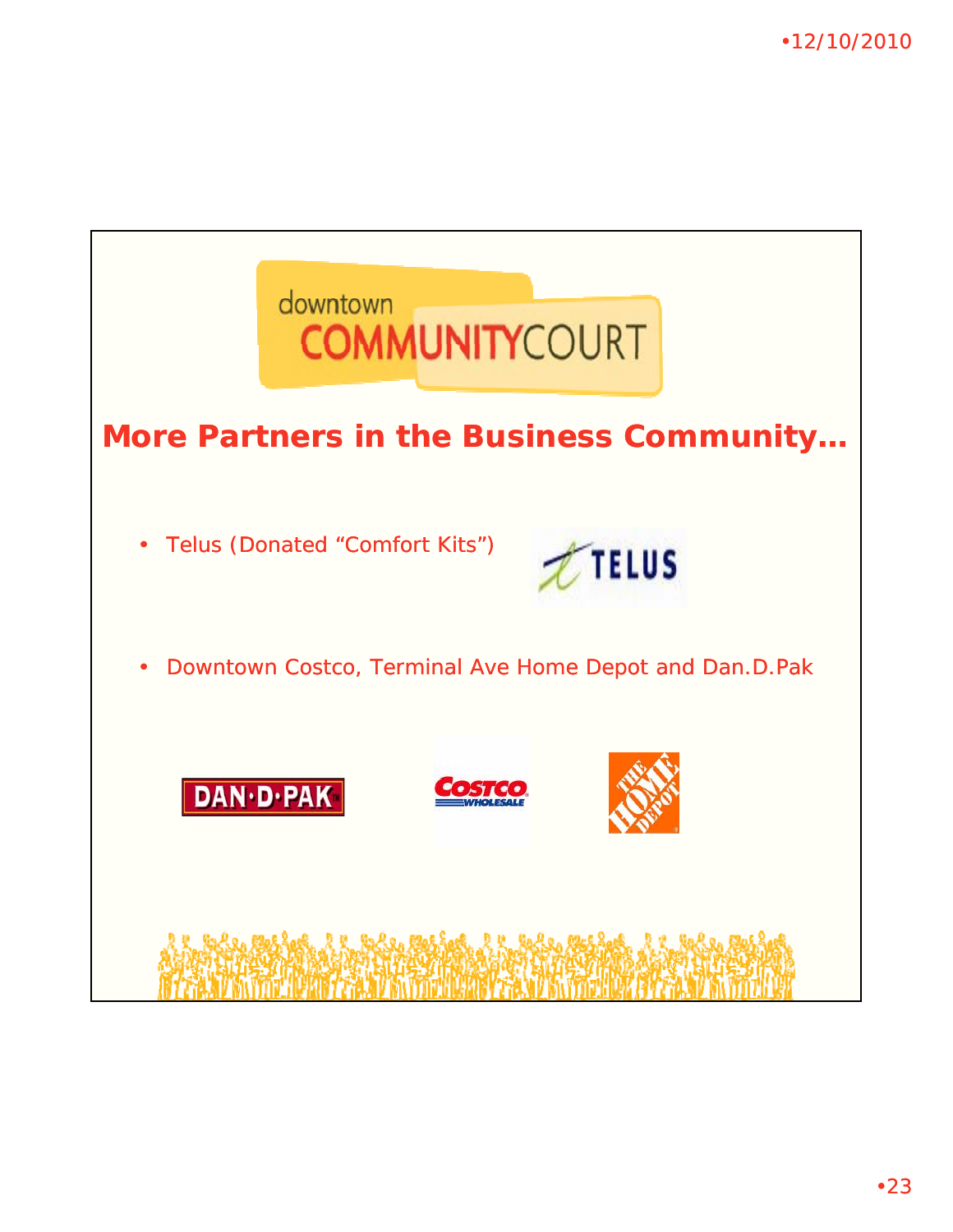